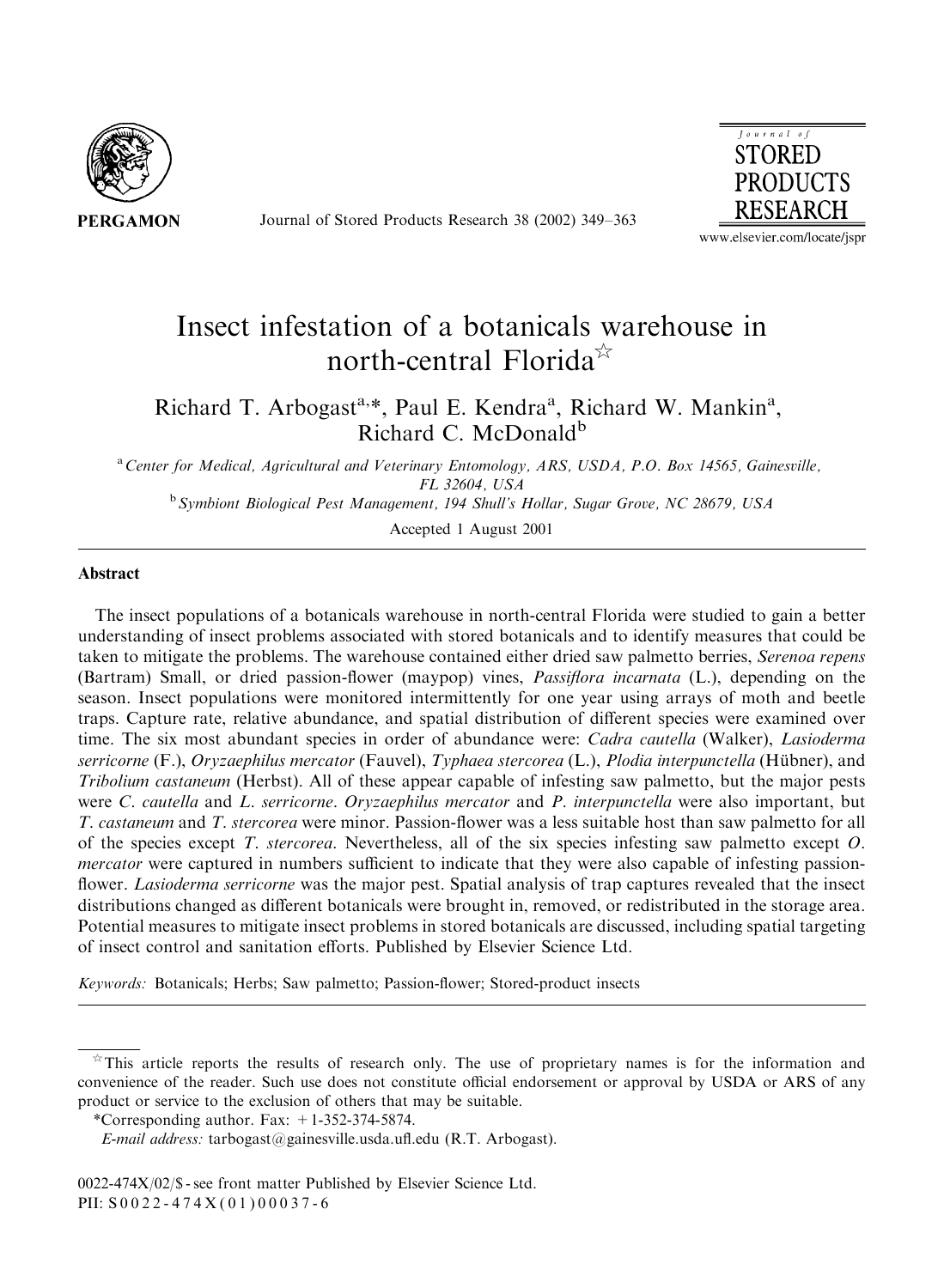# 1. Introduction

Botanicals are crude vegetable medicinals consisting of roots, leaves, bark, or other plant materials that are sometimes used directly, but are generally refined and processed to produce pharmaceuticals and herbal supplements. Familiar examples include ginseng, gingko, St. John's wort, and saw palmetto. The popularity and use of herbal supplements has grown substantially in recent years, and the economic value of botanicals used annually in their production is estimated conservatively at \$300–500 million (Michael McGuffin, American Herbal Products Association, personal communication). Medicinal plants may be grown and harvested as cultivated crops or gathered from their natural habitats. In either case, harvested plant materials are dried and stored for various periods of time before processing. During storage they are subject to damage and contamination by stored-product insects and mites, and infestations have been reported from various parts of the world (Kamel, 1958; Chmielewski and Golebiowska, 1971; Weidner, 1973; El-Halfawy, 1977; Tawfik et al., 1985; Basak, 1991; Li et al., 1998; Kalinovic and Rozman, 2000).

In the spring of 1998, a heavy insect infestation of stored saw palmetto berries, Serenoa repens (Bartram) Small, in a warehouse at Mascotte in north-central Florida provided an opportunity to study infestation of stored botanicals. The warehouse was used alternately for storage of saw palmetto and passion-flower (maypop), *Passiflora incarnata* (L.), depending on the season. Saw palmetto occurs in the southeastern coastal plain of the United States from South Carolina to Mississippi, where it is a common element of pine flatwoods, mesic hammocks, prairies, and scrubs (Bennett and Hicklin, 1998). An extract of the berries, or the ground berries themselves, are claimed to be useful in maintaining prostate and urinary tract well-being, and are sold for this purpose as a dietary supplement. The berries are harvested by hand from their natural habitats during late summer and fall. They are dried to about 10% moisture content (wet weight), bagged in burlap and stored, pending shipment to end processors in Europe and the US.

*Passiflora incarnata* grows wild in most of the southeastern US, typically in sunny, disturbed sites with well-drained soil, including roadsides, agricultural fields, and early successional habitats (McGuire, 1999). The entire above-ground plant (vine), including stems, leaves, flowers, and fruit, is harvested by hand in the spring from fields, citrus groves and other habitats where it grows wild. Harvesting is done by independent collectors, who deliver and sell fresh vines to the warehouse as they are collected. The vines are dried, chopped, and dried again to about 10–12% moisture content, then bagged in burlap and stored until they are shipped to processors. The plant provides a mild sedative or analgesic and is used as an ingredient in many commercial products, including herbal tea and herbal shampoo.

When we first examined the Mascotte warehouse, in April 1998, it contained the last of the 1997 saw palmetto crop, as well as berries a year older that had been purchased from another supplier. A customer in Europe had complained that berries shipped from the warehouse had arrived infested with insects, and the older berries were suspected as the source of infestation. The present paper describes this infestation and later infestations of passion-flower and saw palmetto that occurred in the warehouse over the course of a year. The purpose of the study was to gain a better understanding of insect problems associated with stored botanicals and to identify measures that could be taken to mitigate the problems.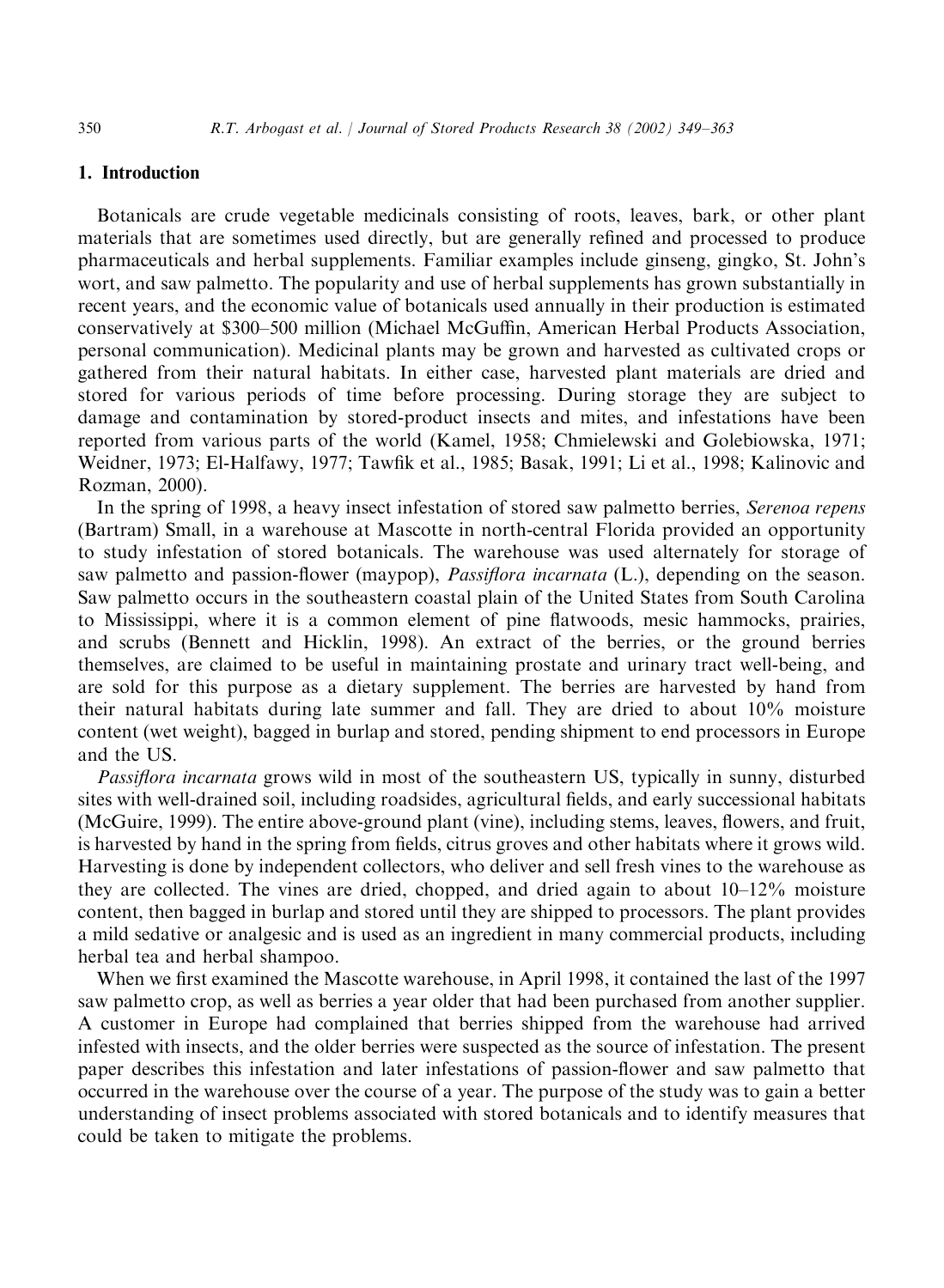#### 2. Materials and methods

#### 2.1. The warehouse and its contents

The Mascotte facility was a modern steel structure, about 15 m wide by 60 m long, with a concrete floor (Fig. 1). About half the facility was enclosed warehouse space  $(15.2 \text{ m} \times$  $30.5 \text{ m} \times 4.5 \text{ m}$  high at the side walls). The remainder had open sides and served as a loading dock, equipment shed, and processing area. A bank of propane-fired batch dryers lined the west side of the dock and opened onto it. Machinery for cleaning was located near the south end of the dock, and debris from the cleaning operation was discharged through chutes on the west side. The debris was collected and spread on the ground around the facility or given to nursery and landscape companies to be used as mulch. Debris swept from the dryers was disposed of in the same manner.

Plywood sheets had been attached to the steel frame inside the warehouse to protect the siding from damage by forklifts. These sheets covered the walls from the floor to a height of 2.4 m, creating a dead space in which vegetable debris accumulated. The warehouse was cleaned



Fig. 1. Botanicals warehouse at Mascotte, Florida. (A)–(C) Floor plans of warehouse showing trap locations (dots) and positions of stacked bags (gray shading). (A) April 1998. (B) May–July 1998. (C) February 1999.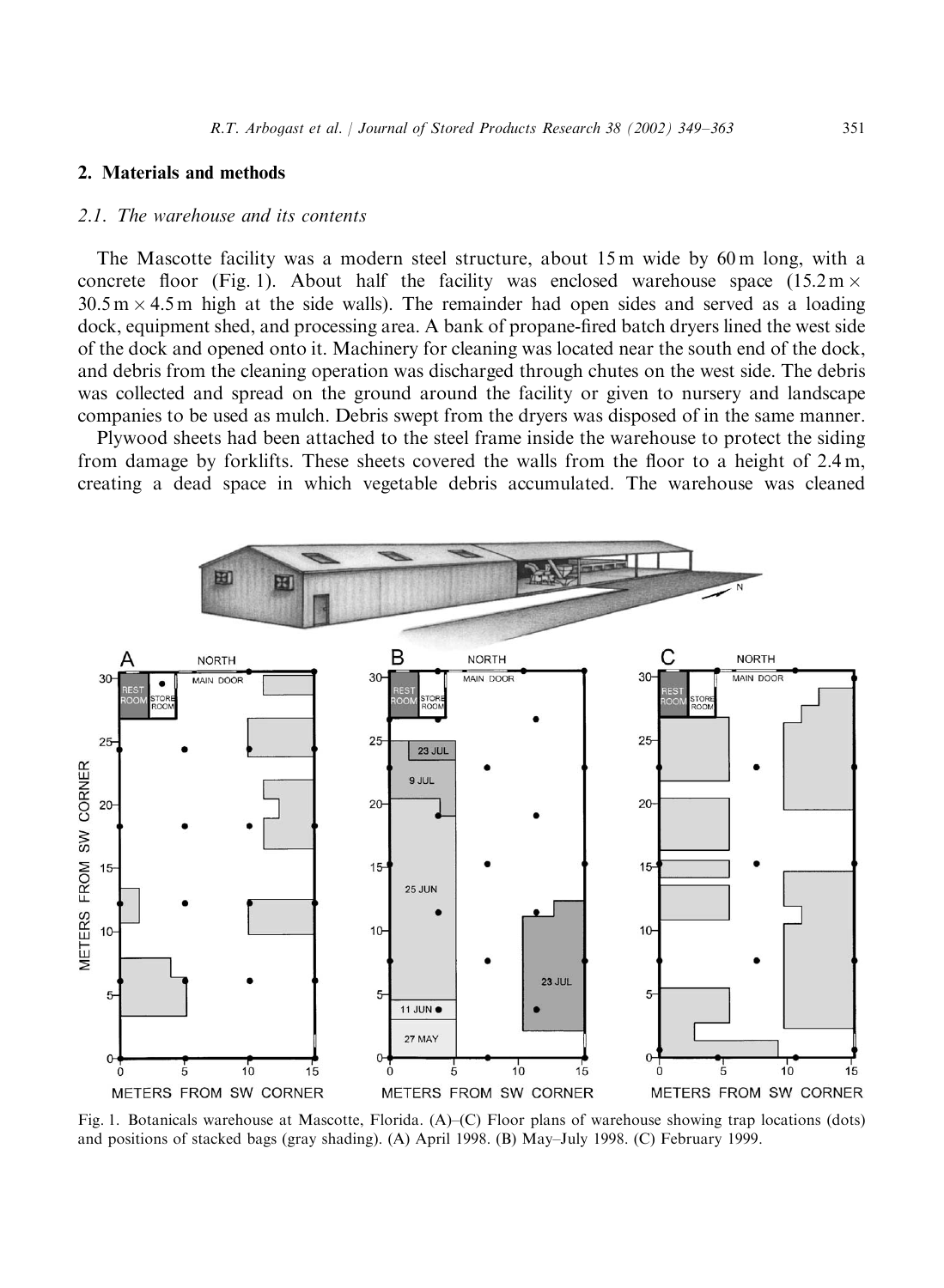thoroughly by pressure washing with water and chlorine bleach each time it was emptied, which occurred regularly between crops of saw palmetto and passion-flower, but the area behind the plywood had remained untouched until August 1998, when the warehouse was cleaned prior to storing the 1998 harvest of saw palmetto. At that time, the plywood sheets were removed and the space behind them was cleaned. Then, before they were replaced, about 0.3 m was removed from the bottom of each sheet, leaving an opening at the floor–wall junction to facilitate future cleaning.

The dried and bagged commodities were stacked, usually six bags high, on wooden pallets, and the pallets were in turn stacked one on top of the other. In April 1998, when our study began, most of the 1997 crop of saw palmetto had been shipped. The remaining stacks, which included the older berries that had been purchased, occupied relatively little of the available floor space (Fig. 1A). By the end of May, all of the berries had been shipped, the warehouse had been cleaned, and storage of passion-flower had begun. The passion-flower came in over a period of about 2 months, and during this period the stacked bags occupied progressively more floor space (Fig 1B). Shipment of passion-flower began in August and was completed by the end of the month. By October, the saw palmetto harvest was over, and the crop was in storage. Most of the floor space was occupied by stacked bags, which at some points reached above the side walls. As the berries were shipped and the stacks diminished, the stacks were rearranged frequently. Fig. 1C shows the arrangement in February 1999.

# 2.2. Trapping

We monitored insect populations in the warehouse intermittently between April 1998 and May 1999. Moths were monitored with pheromone-baited sticky traps (SP-Locator traps with SP Minimoth pheromone dispensers, AgriSense-BCS Ltd., Pontypridd, Mid Glamorgan, UK). Beetles were monitored with pitfall traps (FLITeTRAK M<sup>2</sup>, TRÉCÉ Inc., Salinas, California) baited with confused flour beetle/red flour beetle and cigarette beetle pheromone lures, and a food attractant oil provided with the traps. Trap locations were specified in rectangular coordinates with the origin at the southwest corner of the warehouse. The number and configuration of trap locations (Fig. 1A–C), and the frequency of trap inspection (Table 1) varied. The spacing between traps was always  $>4$  m, the measured active space of the SP-Locator Trap (Mankin et al., 1999). There was one moth trap and one beetle trap at each location. When trap locations were not occupied by commodity, moth traps were placed 1.2 m above the floor, attached by means of Velcro either to the walls of the warehouse or to the tops of wooden stakes supported by stands on the floor, and beetle traps were placed on the floor immediately below them. Otherwise, moth traps were placed on top of the stacked bags or attached to walls or steel beams slightly above the stacks, and beetle traps were placed on top of the stacks and as near as possible to the moth traps. Placement of traps under these circumstances was necessarily imprecise, but we estimated that all were within  $\lt 1$  m of their designated coordinates. The stacks ranged in height from slightly over 1 m to about 4.5 m, and trap height varied accordingly.

# 2.3. Species composition of the pest population

Observations of trap catch were grouped by time period and warehouse contents as follows: Spring 1998 (Serenoa), Spring 1998 (Empty), Summer 1998 (Passiflora), and Fall–Spring 1998–99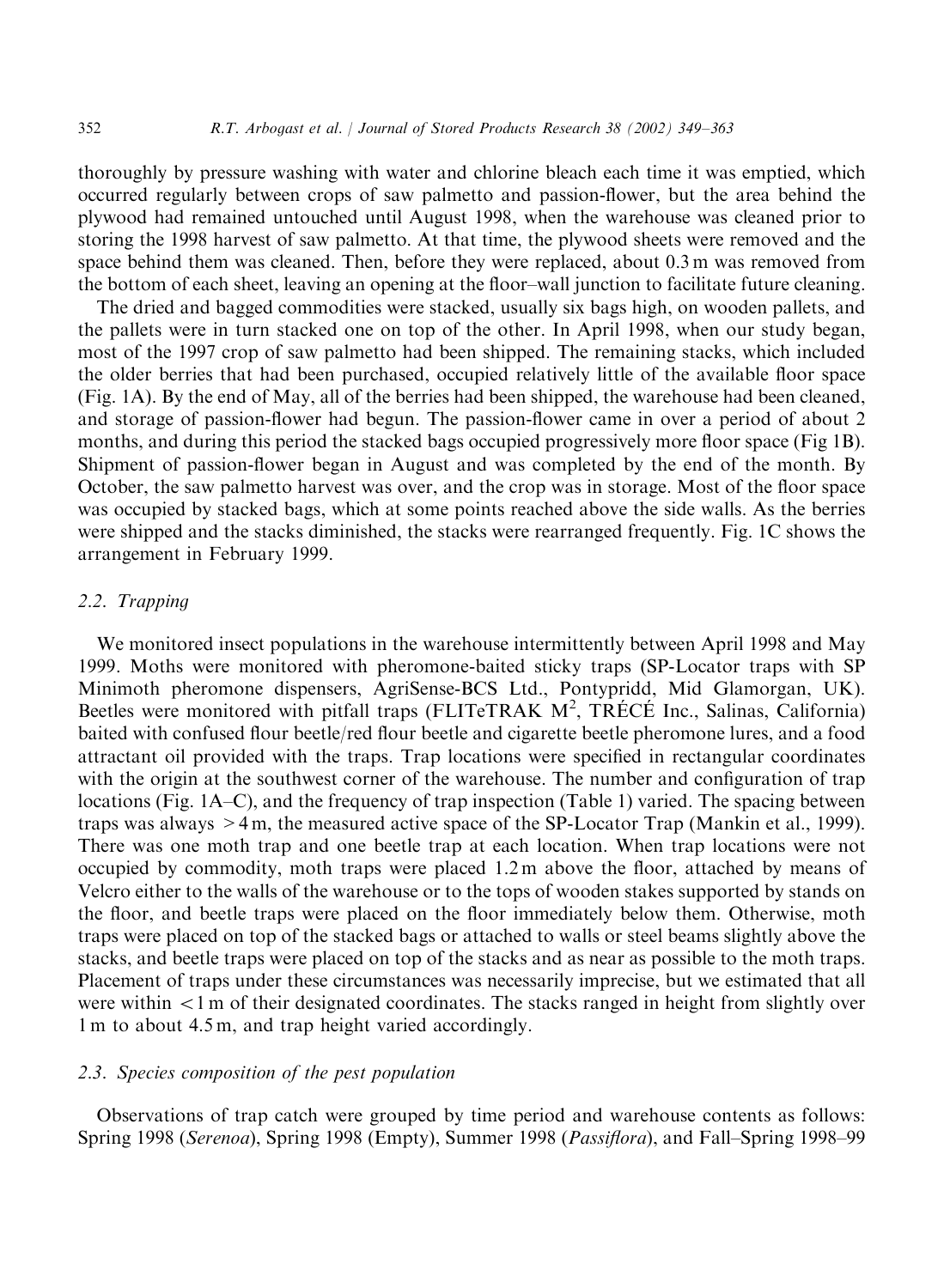(Serenoa) (Table 1). The numbers of insects trapped were summarized in three different ways to express different aspects of the infestation. The species composition of the pest population during each of the periods was determined by calculating the abundance of each pest species relative to the total pest population. Predators and parasitoids were excluded in making these calculations. Relative abundance (total number of a given species/total number of insects) was expressed as a percentage.

# 2.4. Variation in rates of capture with time and commodity

Temporal variation (or variation with commodity) of insect populations was examined using numbers captured per unit trapping effort during each trapping run (Table 1). Trapping effort was expressed as trap days (number of traps  $\times$  number of days deployed) and was corrected for lost traps. The total numbers of moths, beetles, or members of individual species captured during each trapping run were divided by the appropriate corrected trapping effort to obtain the rate of capture (insects per trap day). In plotting temporal variation of numbers captured, the midpoint of each trapping run was used as the time  $(x)$ -coordinate.

# 2.5. Spatial distribution of populations

Table 1

To determine the spatial distribution of various species, or groups of species, at the time of each trapping run, the x- and y-coordinate of the trap positions and the corresponding numbers of insects captured were entered in Surfer 7 (Golden Software, 1999) for contour analysis (Arbogast et al., 1998; Brenner et al., 1998). This software posts observed trap catch to the appropriate

| --------                                                                                                         |  |  |  |
|------------------------------------------------------------------------------------------------------------------|--|--|--|
| Trapping schedule and trapping effort applied to moths or beetles in a botanicals warehouse at Mascotte, Florida |  |  |  |

| Season (warehouse)                | Trapping dates         | Trapping                                         |                                   |                            |                                   |                                                                        |
|-----------------------------------|------------------------|--------------------------------------------------|-----------------------------------|----------------------------|-----------------------------------|------------------------------------------------------------------------|
| contents)                         |                        | Number<br>of trap<br>locations runs <sup>a</sup> | Frequency<br>of trapping trapping | Number of Duration<br>runs | of each<br>trapping<br>run (days) | Trapping<br>effort <sup>b</sup><br>$(\text{traps} \times \text{days})$ |
| Spring 1998 (Serenoa)             | 13–17 Apr 1998         | 23                                               |                                   |                            | 4                                 | 92                                                                     |
| Spring 1998 (Empty)               | 15-19 May 1998         | 23                                               |                                   |                            | $\overline{4}$                    | 92                                                                     |
| Summer 1998 ( <i>Passiflora</i> ) | 27 May-23 July 1998 24 |                                                  | Biweekly                          | 4                          | 14                                | $1344^{\circ}$                                                         |
| Fall-Spring 1998–99 (Serenoa)     | 30 Oct–6 Nov 1998      | 23                                               |                                   |                            | 7                                 | 161 <sup>d</sup>                                                       |
|                                   | 22 Feb-24 May 1999     | -16                                              | Monthly                           | 4                          | 4                                 | 256                                                                    |
| Total                             |                        |                                                  |                                   |                            |                                   | $1945^e$                                                               |

<sup>a</sup> Trapping run refers to the period of time between setting out traps and counting the insects captured. When the frequency of trapping runs was continual, old traps were immediately replaced with new ones after counts are made. When runs were monthly, traps were deployed for only 4 days out of each month.  $b$ Not corrected for traps lost in some trapping runs.

<sup>c</sup> Corrected trapping effort: 1330 (moths) and 1316 (beetles) trap days.

 $d$ <sup>d</sup>Corrected trapping effort: 154 (moths) and 161 (beetles) trap days.

e Corrected trapping effort: 1924 (moths) and 1917 (beetles) trap days.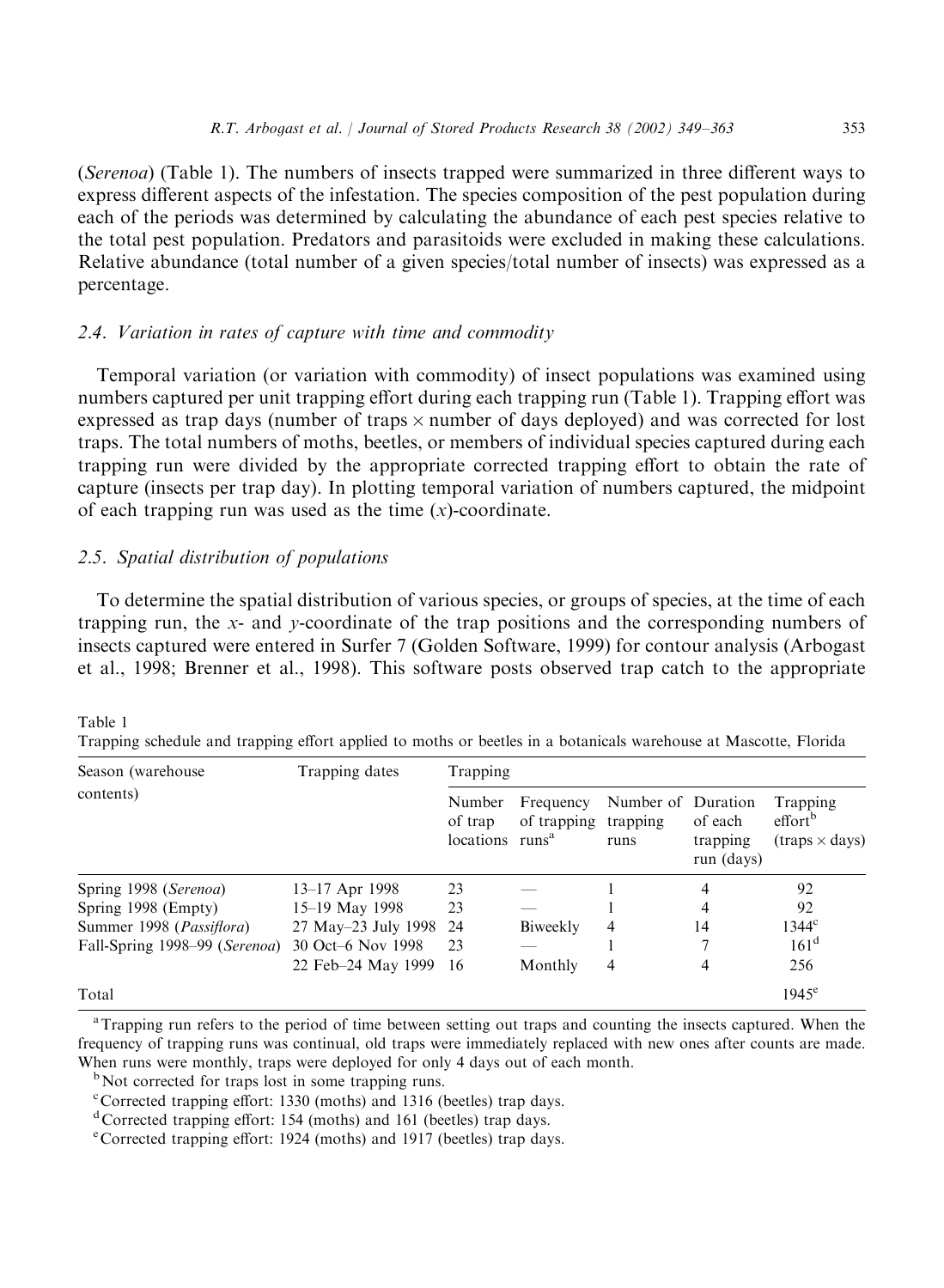coordinates on a floor plan of the warehouse, which has been entered as a base map, and then creates a denser grid of trap catch values by interpolation, using one of several algorithms. We used radial basis functions (with the multiquadric function), which produces good representation of most small data sets  $\left($  < 250 observations) (Golden Software, 1999).

#### 2.6. Berlese samples

We examined debris, from the cleaning operations, that covered large areas of ground around the warehouse to determine if it contained stored-product insects. Two samples of the debris (about 1.1 l each) were taken on 9 February 1999, one each from the east side and the west side of the warehouse. Each sample was divided into two equal parts, and insects were extracted from the divided samples with Berlese funnels using 40W incandescent bulbs. The extraction period was 8 days.

#### 3. Results and discussion

#### 3.1. Insect fauna of the warehouse

Most of the insects found in the warehouse (Table 2) were species commonly associated with stored products or storage structures, but the elaterid *Conoderes aversus* (LeConte) was certainly an accidental invader. The carabid Tetragonoderus intersectus (Germar) may also have been accidental, although Hinton (1945) noted a few other carabid species that are regularly associated with stored products or found in storage structures. These species are either carnivorous or phytophagous and carnivorous, but are of little importance either as storage pests or as natural enemies of storage pests. Many Staphylinidae occur in stored products as predators of storage pests (Hinton, 1945).

# 3.2. Species composition of the pest population

Cadra cautella (Walker) and Lasioderma serricorne (F.) were the most abundant insects overall (Table 2), and one or the other was the dominant species throughout the study period (Fig. 2). Cadra cautella was dominant when the warehouse contained saw palmetto, and L. serricorne when it contained passion-flower. In the spring of 1998, the warehouse contained the last of the 1997 saw palmetto crop and the remainder of the older berries purchased from another company. Cadra cautella was clearly dominant, but L. serricorne, Plodia interpunctella (Hübner), and Oryzaephilus mercator (Fauvel) also comprised large portions of the trap catch. A few Tribolium castaneum (Herbst) were trapped, as well as small numbers of Ahasverus advena (Waltl) and Typhaea stercorea (L.). After the last of the berries were shipped and the warehouse was cleaned, C. cautella and L. serricorne together made up about 80% of the residual insects trapped. The remainder consisted of Ahasverus rectus (LeConte),  $T.$  castaneum,  $O.$  mercator, and  $P.$  interpunctella. During the summer of 1998, when the warehouse contained passion-flower, L. serricorne was dominant, followed in relative abundance by C. cautella and T. stercorea. Several other species were trapped in relatively small numbers as indicated in Fig. 2. The "Other" category, which comprised 3% of the trap catch, included Corticaria sp., O. mercator, A. advena, Blapstinus fortis (LeConte), Anthicus floralis (L.),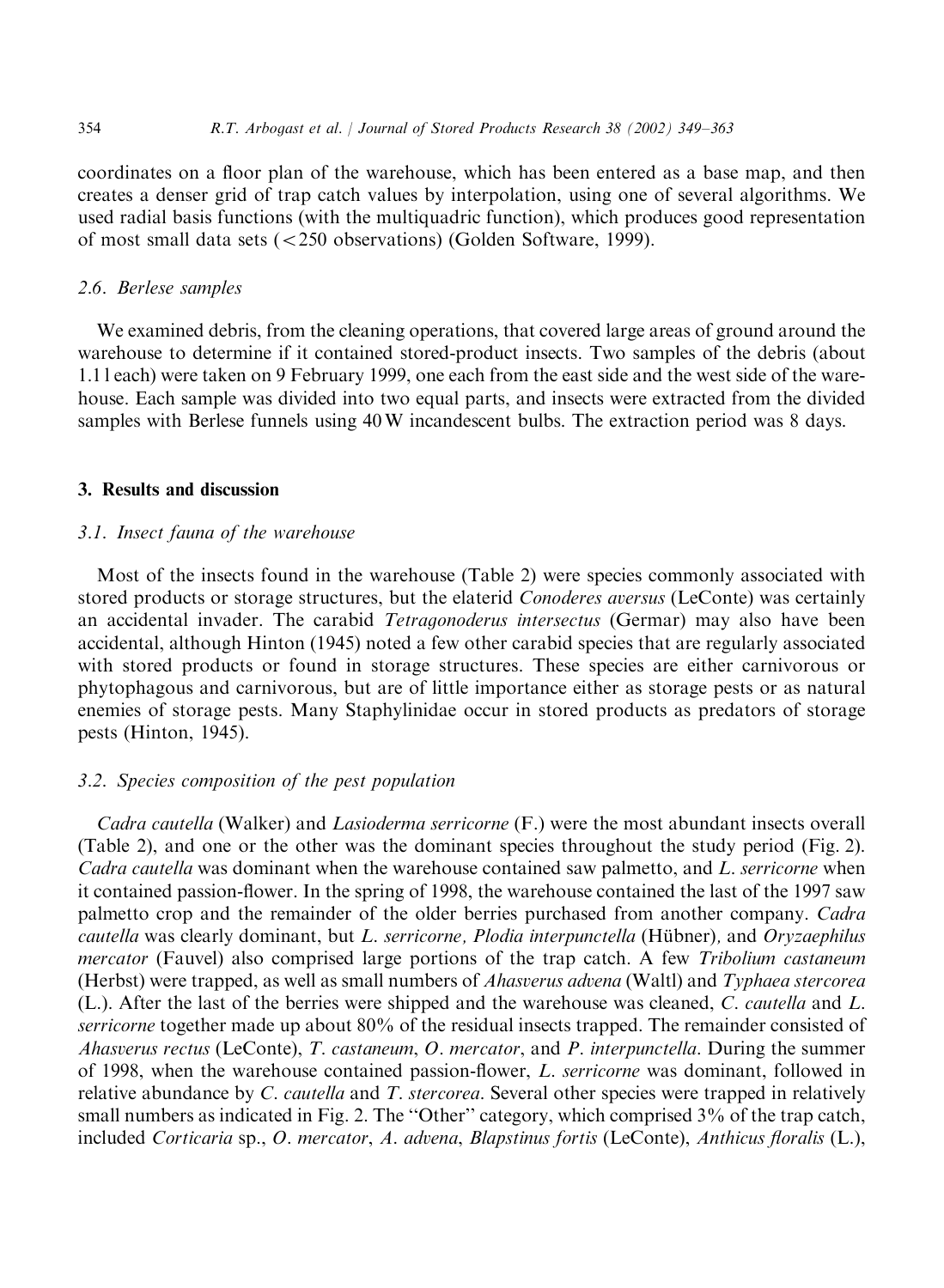Table 2

Insect species found by trapping in a botanicals warehouse at Mascotte in North-Central Floridaa

| Taxon                                    | Number trapped <sup>b</sup> |
|------------------------------------------|-----------------------------|
| Hemiptera                                |                             |
| Anthocoridae                             |                             |
| Xylocoris galactinus (Fieber)            | 20                          |
| Coleoptera                               |                             |
| Carabidae                                |                             |
| Tetragonoderus intersectus (Germar)      | 2                           |
| Staphylinidae                            |                             |
| Lobrathium sp.,? ventralis $(LeConte)^c$ | 1                           |
| Lepitacnus pallidulus (Gyllenhall)       | 1                           |
| Oligota parva (Kraatz)                   | 1                           |
| Unidentified                             | 1                           |
| Elateridae                               |                             |
| Conoderes aversus (LeConte)              | 4                           |
| Anobiidae                                |                             |
| Lasioderma serricorne (F.)               | 1411                        |
| Stegobium paniceum (L.)                  | 1                           |
| Nitidulidae                              |                             |
| Carpophilus hemipterus (L.)              | 11                          |
| Stelidota coenosa (Erichson)             | 1                           |
| Silvanidae                               |                             |
| Ahasverus advena (Waltl)                 | 12                          |
| Ahasverus rectus (LeConte)               | 16                          |
| Oryzaephilus mercator (Fauvel)           | 350                         |
| Laemophloeidae                           |                             |
| Cryptolestes ferrugineus (Stephens)      | 2                           |
| Cryptolestes pusillus (Schönherr)        | 1                           |
| Languriidae                              |                             |
| Cryptophilus integer (Heer)              | 35                          |
| Lathridiidae                             |                             |
| Corticaria sp.                           | 11                          |
| Tenebrionidae                            |                             |
| Alphitobius diaperinus (Panzer)          | 2                           |
| <b>Blapstinus fortis (LeConte)</b>       | 8                           |
| Tribolium castaneum (Herbst)             | 113                         |
| Mycetophagidae                           |                             |
| Typhaea stercorea (L.)                   | 299                         |
| Anthicidae                               |                             |
| Anthicus floralis (L.)                   | 5                           |
| <b>Bruchidae</b>                         |                             |
| Caryedon serratus (Olivier)              | 2                           |
| Hymenoptera                              |                             |
| Braconidae                               |                             |
| Habrobracon hebetor (Say)                | 5                           |
| Pteromalidae                             |                             |
| Anisopteromalus calandrae (Howard)       | 7                           |
|                                          |                             |
| Bethylidae                               |                             |
| Plastanoxus chittendenii (Ashmead)       | $\mathbf{1}$                |

(continued)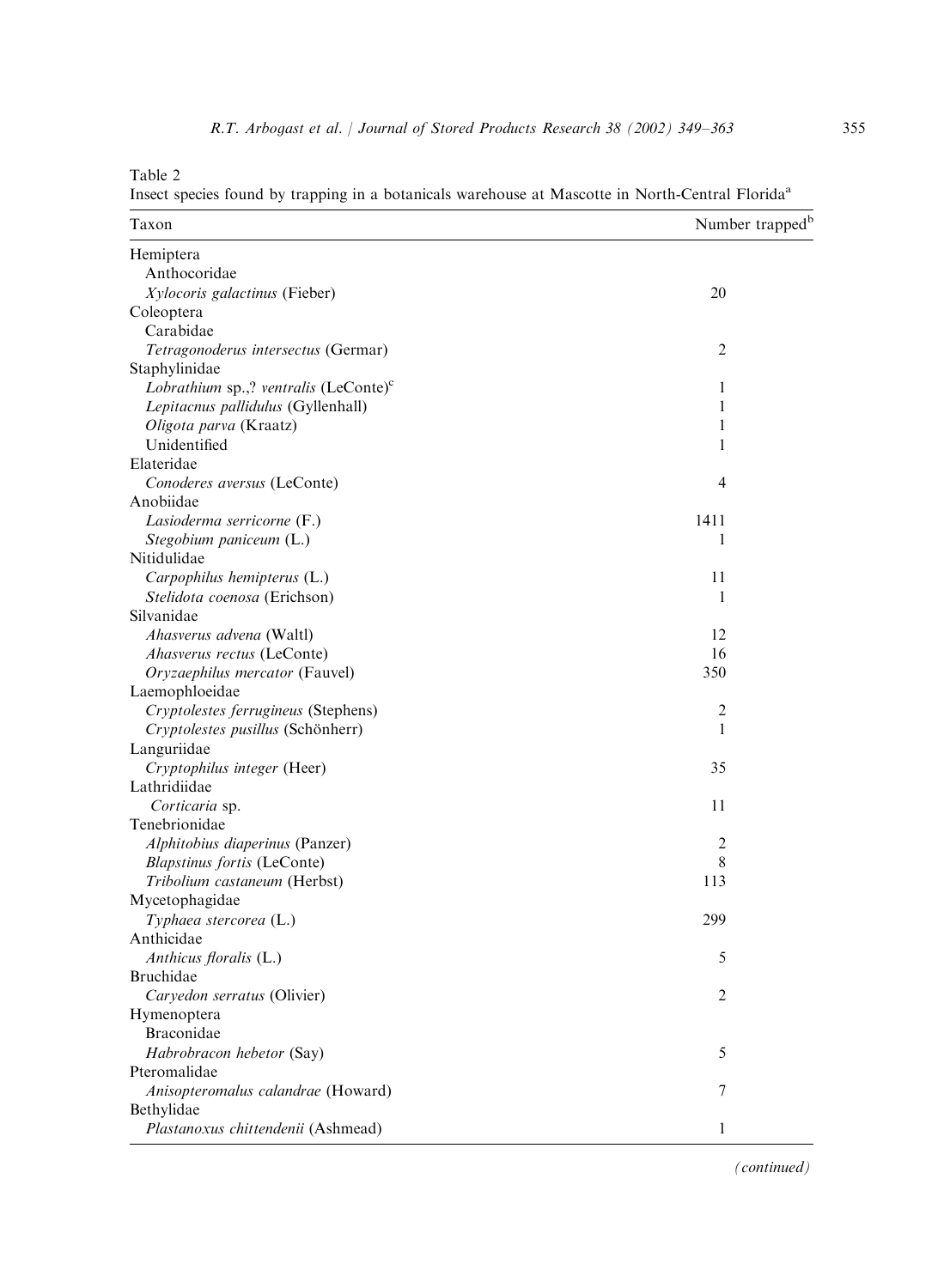#### 356 R.T. Arbogast et al. / Journal of Stored Products Research 38 (2002) 349–363

| Taxon                           | Number trapped <sup>b</sup> |  |  |
|---------------------------------|-----------------------------|--|--|
| Cephalonomia waterstoni (Gahan) |                             |  |  |
| Lepidoptera                     |                             |  |  |
| Pyralidae                       |                             |  |  |
| Cadra cautella (Walker)         | 1435                        |  |  |
| Plodia interpunctella (Hübner)  | 159                         |  |  |

Table 2 (continued)

<sup>a</sup>The contents of the warehouse alternated between dried saw palmetto berries (Serenoa repens) and chopped, dried passion-flower (*Passiflora incarnata*), depending on the season.<br><sup>b</sup>Total for all trapping runs. Trapping was intermittent from April 1998–May 1999.

<sup>c</sup> Specific identity uncertain because specimen is a female.

Caryedon serratus (Olivier), Cryptolestes ferrugineus (Stephens), Cryptolestes pusillus (Schönherr), C. aversus, T. intersectus, and staphylinids. Cadra cautella was again dominant from fall 1998– spring 1999, when the warehouse contained the 1998 crop of saw palmetto. Lasioderma serricorne was second in abundance, followed by O. mercator. Several additional species were trapped in relatively small numbers as indicated in Fig. 2. "Other" insects, which together made up only 1% of the trap catch, included A. advena, A. rectus, Corticaria sp., Stegobium paniceum  $(L)$ , C. ferrugineus, P. interpunctella, and staphylinids.

# 3.3. Variation in rates of capture with time and commodity

Temporal variation in rates of capture for the six most abundant species (Fig. 3) may reflect seasonal changes in temperature, but they also suggest differences in ability to infest saw palmetto and passion-flower. Winter at the study site was mild, but temperatures did become low enough to limit insect activity. Monthly mean temperatures between December and March were  $\langle 20^{\circ}$ C at Clermont 7 S, a weather station 16 km away. Mean monthly minima were  $\langle 15^{\circ}$ C, and mean monthly maxima reached only about 24°C (National Climatic Data Center, NOAA). Although the interior of the warehouse would have been warmer than this, especially on sunny days, it would still have been cool enough at times to reduce insect activity. Nevertheless, rates of capture were higher for some species during cool months when the warehouse contained saw palmetto than during warm months when it contained passion-flower. This suggests that some of the observed differences in trap catch may best be attributed to differences in suitability of the two commodities as hosts.

There are apparently substantial differences among species in ability to infest saw palmetto, but overall it seems to be a much better host than passion-flower. Cadra cautella was by far the most successful on saw palmetto and achieved the highest population levels (assuming rates of capture reflect population levels) among the six species. Lasioderma serricorne, O. mercator, P.  $interpunctella$ , and  $T.$  castaneum achieved progressively lower population levels, and  $T.$  stercorea was detected on saw palmetto only in the autumn of 1998. Dried passion-flower is apparently a very poor host, but it became infested, nevertheless, especially by L. serricorne. Rates of capture during storage of passion-flower were  $< 1.0$  per day for all species and  $< 0.5$  per day for all species except L. serricorne and T. stercorea.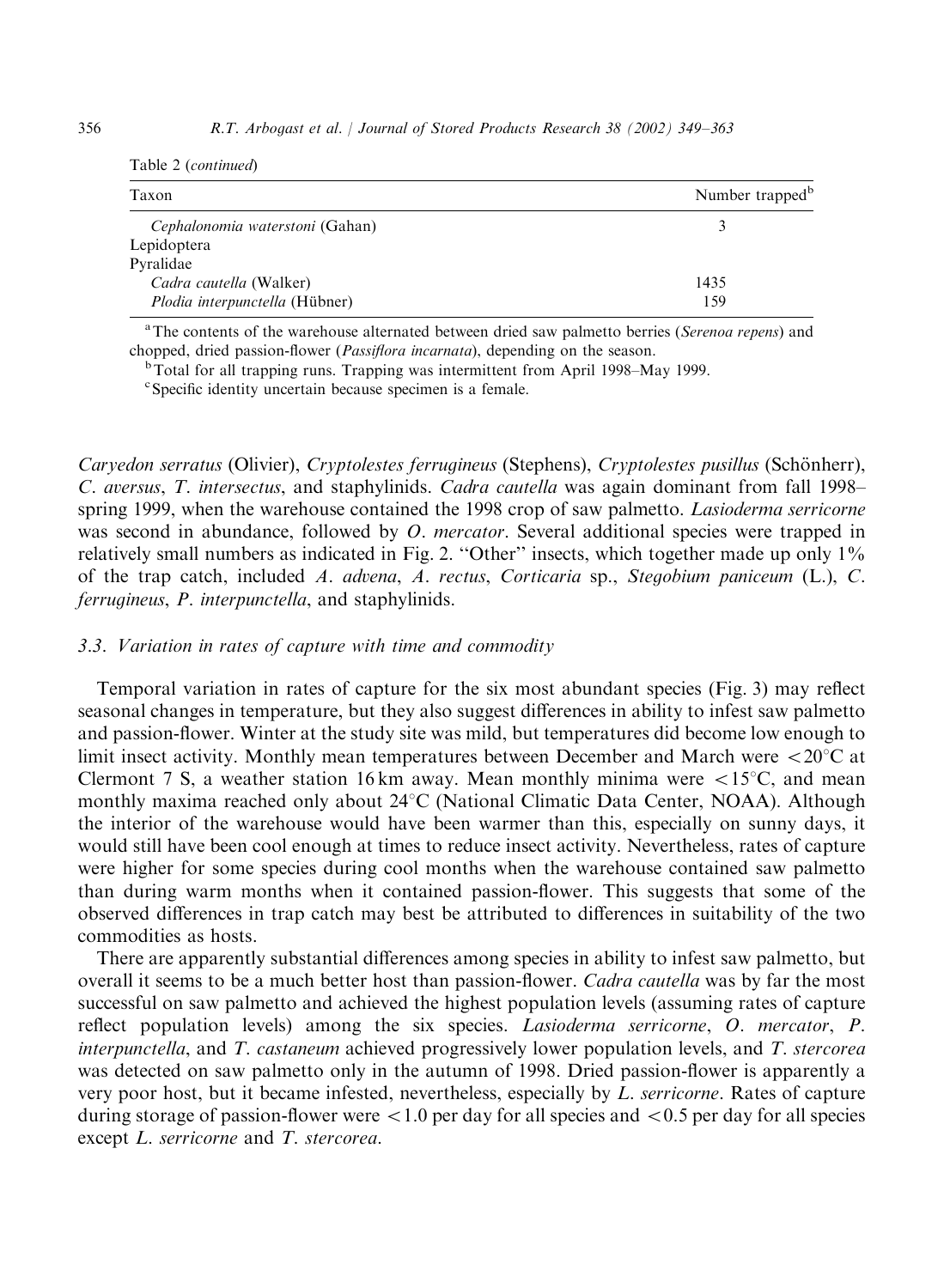

Fig. 2. Changes in the contents of a botanicals warehouse and in the species composition (relative abundance) of its insect pest populations. The total trap catch is given for each period to show the basis of the percentage, but, except for the first two periods, trap catches for different periods are not comparable because they represent different trapping efforts (Table 1). Abbreviations used for species are as follows: Ahasverus rectus (Ar), Cadra cautella (Cc), Cryptophilus integer (Ci), Carpophilus hemipterus (Ch), Lasioderma serricorne (Ls), Oryzaephilus mercator (Om), Plodia interpunctella (Pi), Tribolium castaneum (Tc), and Typhaea stercorea (Ts).

#### 3.4. Spatial distribution of populations

The spatial distribution of the pest populations (trap catch) varied with species and time (Figs. 4–6). In April 1998, P. interpunctella was strongly associated with stacks of older saw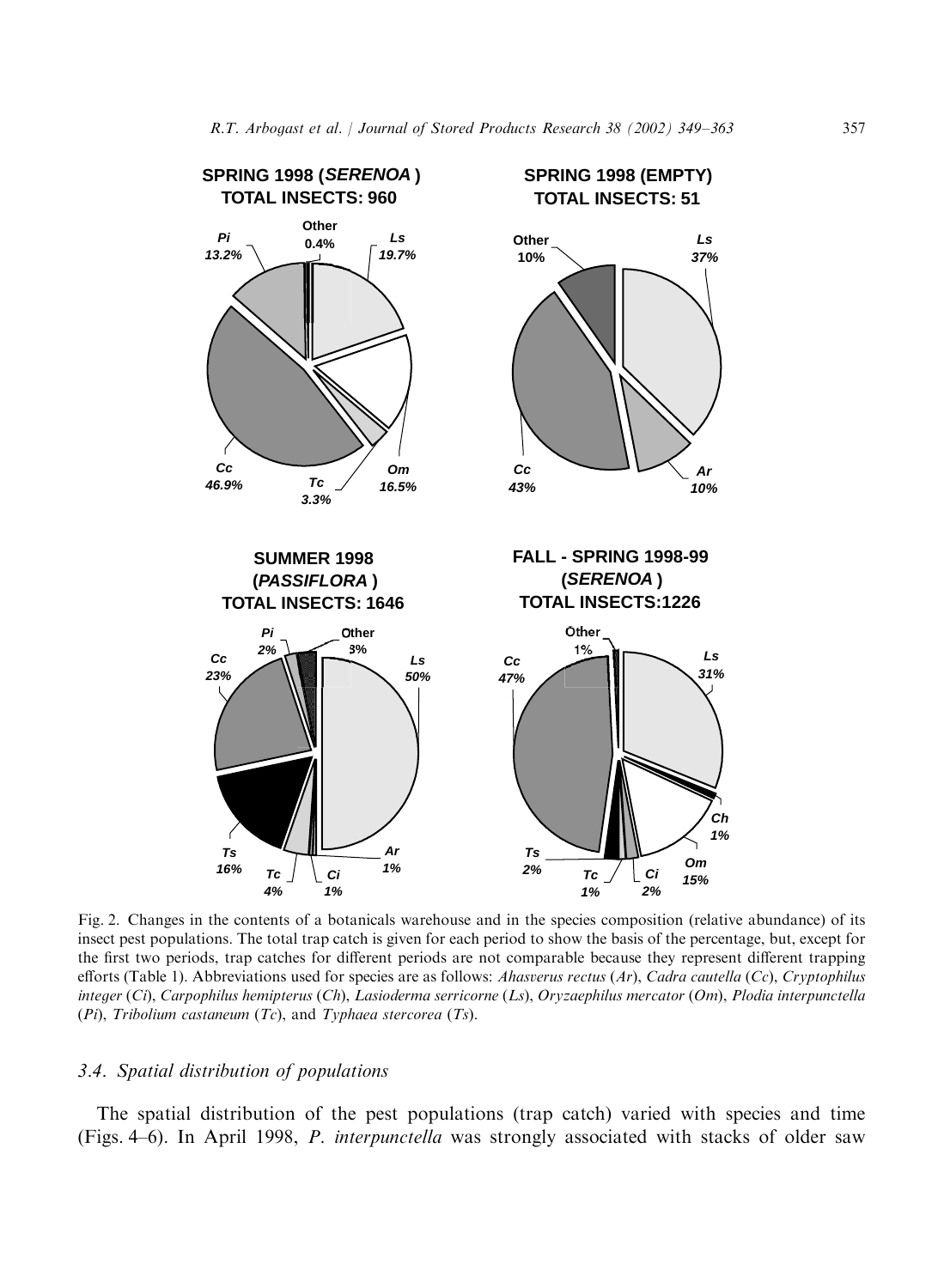

Fig. 3. Rates of capture for individual trapping runs of the six most abundant insect pests in a botanicals warehouse. Days=number of days elapsed since the beginning of the first trapping run on 13 April 1998. The horizontal line on each of the two upper graphs represents warehouse contents (black=saw palmetto, gray=passion-flower,  $gap = empty$ .

palmetto berries on the east side of the warehouse (Fig. 4A), as were the beetles as a group (Fig. 4B). In May 1998, when the warehouse was empty and had been cleaned, trapping detected residual populations of beetles (Fig. 4C) and moths along the walls and in corners. In July 1998, during storage of passion-flower, T. stercorea was distributed throughout much of the warehouse (Fig. 4D). The largest numbers were detected just north of the stacks on the east wall. In early November 1998, T. stercorea was concentrated in a large center among the stacks on the west wall (Fig. 4E). In general, C. cautella was distributed throughout the warehouse with concentrations at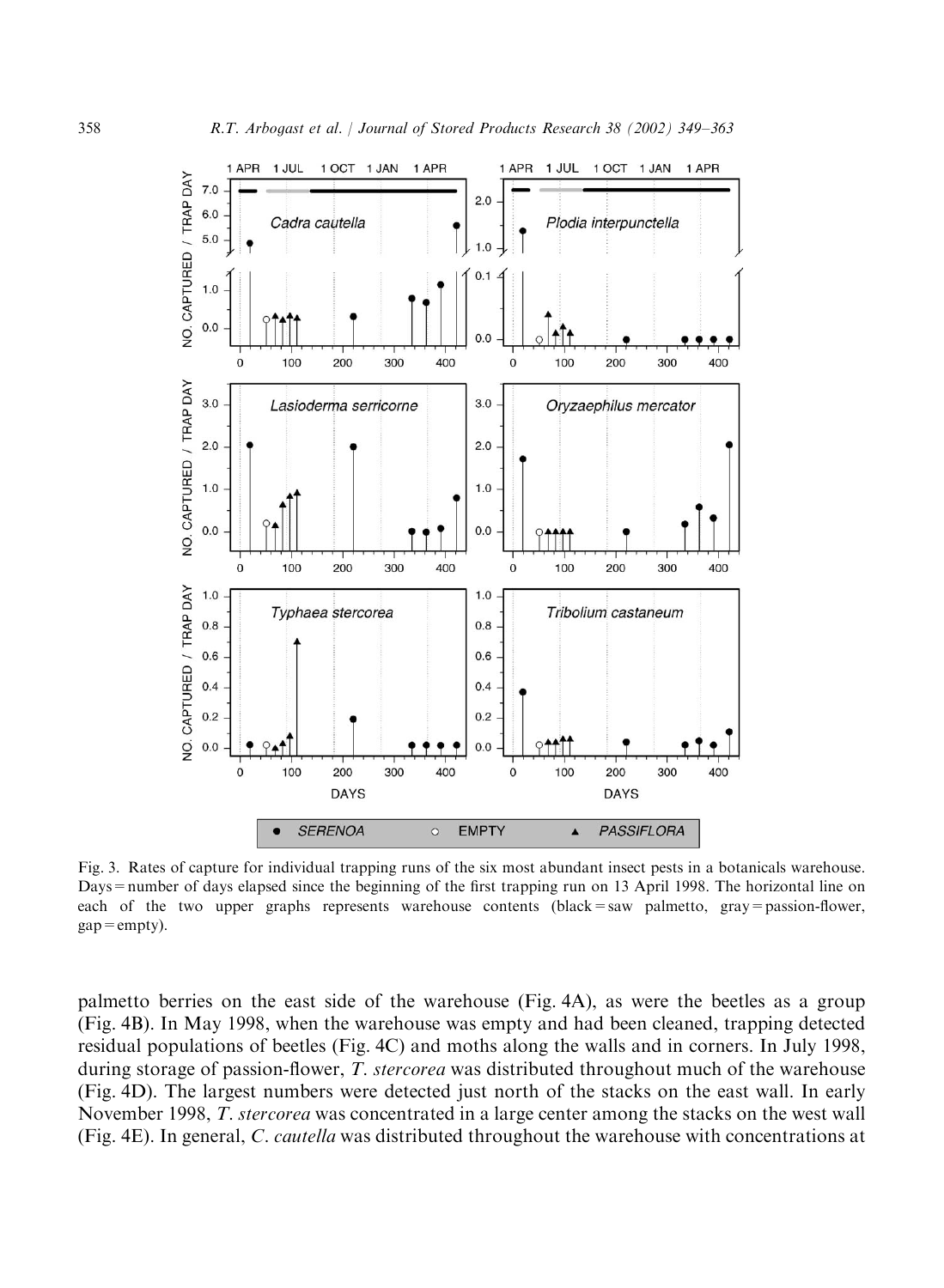

Fig. 4. Spatial distribution of insect populations in a botanicals warehouse as represented by trap catch. The warehouse contained either saw palmetto (A, B, E, F) or passion-flower (D), or was empty (C). Trap locations are indicated by dots and locations of stacked bags by the rectangular outlines. Contours represent numbers captured during the individual trapping runs indicated.

various points. In the example illustrated (Fig. 4F), the largest concentration occurred on the north wall near the main door.

Successive spatial maps for L. serricorne (Fig. 5) and O. mercator (Fig. 6) illustrate temporal change in the distribution of individual species. Trap catch of L. serricorne during April 1998 (Fig. 5A) indicated infestation of all stacks with the heaviest concentration in stacks on the west side of the warehouse. This species survived the cleanup that followed shipment of the saw palmetto berries, probably as residual populations between the walls and the plywood, or outside the warehouse. It was detected in the empty warehouse in May 1998 (Fig. 2), when it occurred with other beetles along the walls and in corners (Fig. 4C). When the first of the passion-flower crop was stored near the end of May, L. serricorne appeared in the southwest corner of the warehouse in association with the commodity, but greater numbers were trapped in the northeast corner, which was empty (Fig. 5B). In late June, the largest numbers were trapped along the north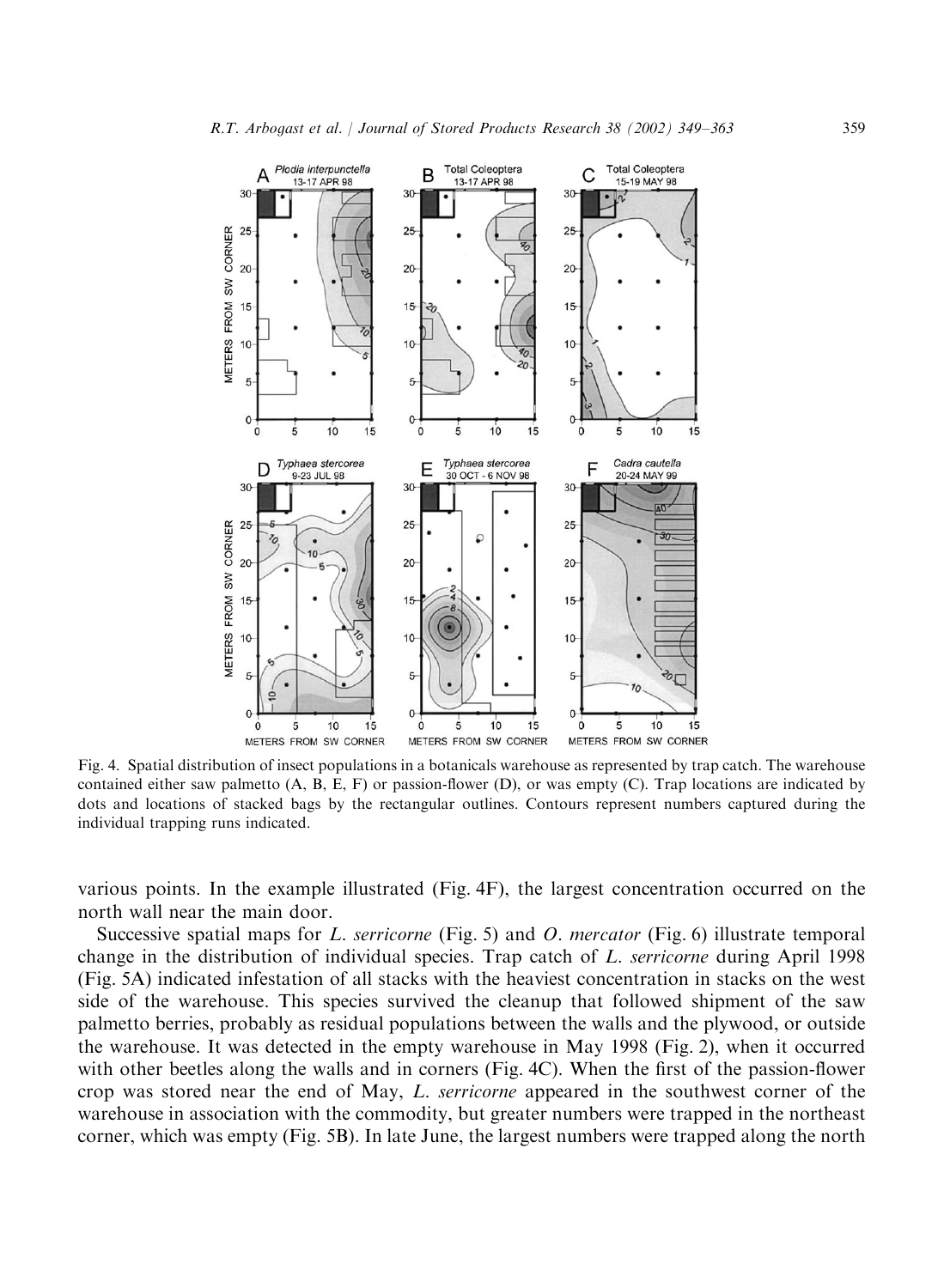

Fig. 5. Spatial distribution of Lasioderma serricorne in a botanicals warehouse as represented by trap catch. The warehouse contained either saw palmetto (A, E, F) or passion-flower (B, C, D). Trap locations are indicated by dots and locations of stacked bags by the rectangular outlines. Contours represent numbers captured during the individual trapping runs indicated.

wall near the main door (Fig. 5C), but significant numbers were also picked up in the southwest corner and in spots along the east and west walls. By late July 1998, the concentration near the main door was gone, and a heavy concentration had developed in the southwest corner (Fig. 5D). Significant numbers were also found along the east wall, north of the stacks on that side of the warehouse. Lasioderma serricorne appeared again in early November 1998, just after the last of the 1998 saw palmetto crop had been placed in the warehouse (Fig. 5E). It occurred in the stacks with concentrations in spots on the east and west walls. By May 1999, most of the saw palmetto had been shipped and the stacks had been extensively rearranged (Fig. 5F). Lower numbers of L. serricorne were trapped, and the largest concentration occurred near a stack on the east wall.

Removal and rearrangement of commodity stacks was almost certainly a major cause of the observed changes in spatial distribution. This hypothesis is well supported by changes in the distribution of *O. mercator* during storage of the 1998 saw palmetto crop (Fig. 6). In February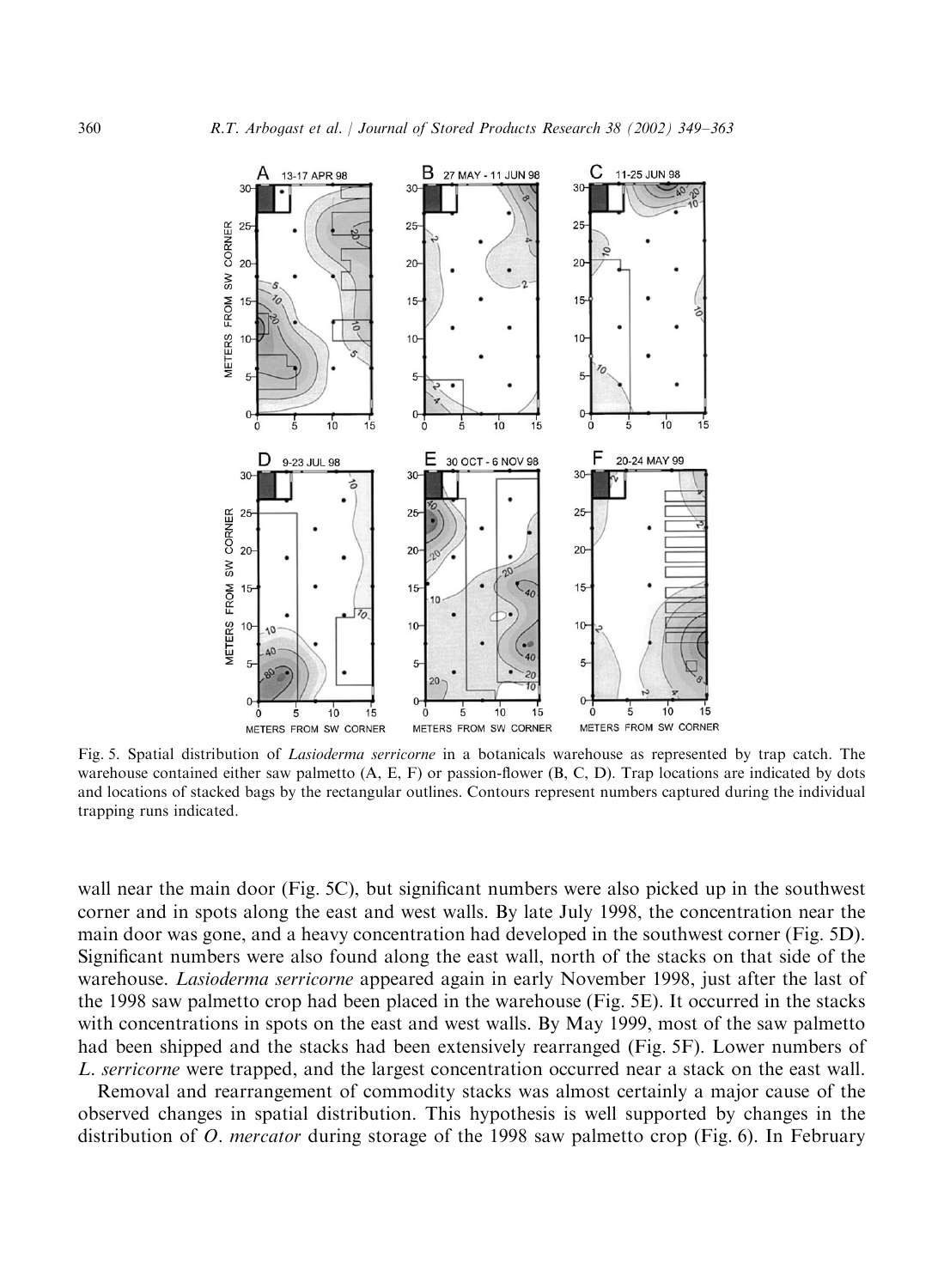

Fig. 6. Changes in the spatial distribution of *Oryzaephilus mercator* in a botanicals warehouse during storage of saw palmetto. Trap locations are indicated by dots and locations of stacked bags by the rectangular outlines. Contours represent numbers captured during the individual trapping runs indicated.

1999, the few captures of this species occurred mostly near the midpoint of the west wall (Fig. 6A). By March, a substantial amount of the commodity had been shipped and the stacks had been rearranged. Most *O. mercator* were then captured in the southwest corner, but some were also captured at a point along the east wall (Fig. 6B). By April, more commodity had been shipped and the remaining bags were arranged in a row of stacks along the east wall. This area now became the focus of infestation (Fig. 6C). Two of the stacks had been removed by May, but the rest remained. The infestation remained centered at the same point but had intensified and spread (Fig. 6D).

#### 3.5. Berlese samples of saw palmetto debris

The Berlese samples yielded a number of stored-product beetles, including two O. mercator, three Carpophilus of the dimidiatus (Fabricius) group (Nitidulidae) (Connell, 1991), two Myrmechixenus lathridiodes Crotch (Colydiidae), and one  $A$ . rectus. In addition, the samples yielded various other beetles, including 16 Staphylinidae [five Lepitacnus pallidulus (Gyllenhal), three Oligata parva Kaatz, three Phacophallus tricolor (Kraatz), and five unidentified], 14 Ptiliidae, two Nitidulidae, and two Histeridae. The number of stored-product beetles recovered from such a small sample is sufficient to implicate the saw palmetto debris as a source of infestation.

#### 4. Conclusions

Our study showed that C. cautella and L. serricorne can be major pests of stored saw palmetto berries. *Oryzaephilus mercator* and P. *interpunctella* are less important, but still can be serious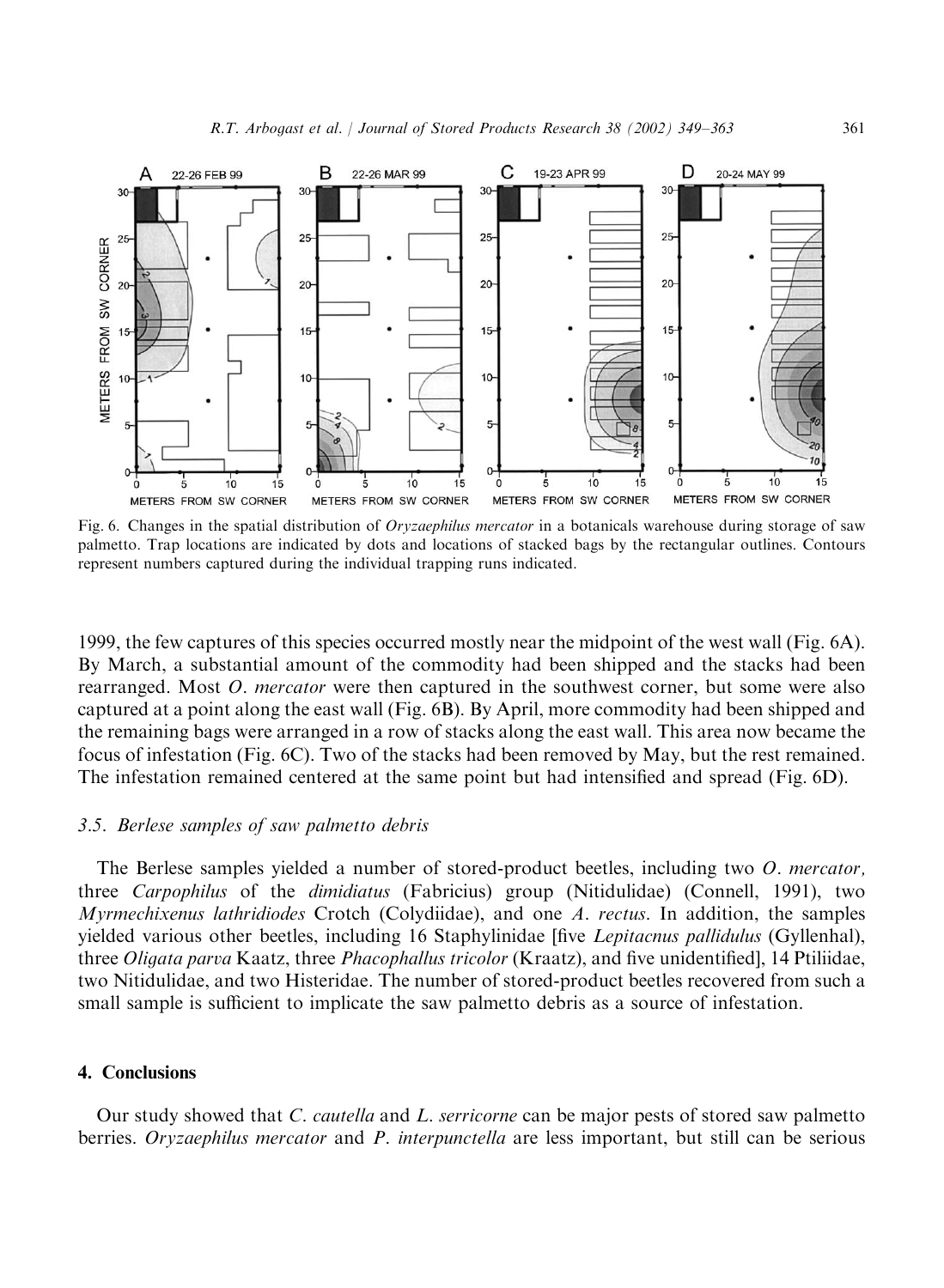pests. Tribolium castaneum is probably a minor pest, and T. stercorea seems barely capable of infesting saw palmetto. Dried passion-flower is a less suitable host and thus less vulnerable to infestation than saw palmetto. Yet, L. serricorne, C. cautella, P. interpunctella, T. stercorea, and T. castaneum appear capable of infesting passion-flower, and at least L. serricorne can be a major pest.

The problem created in stored botanicals by storage insects is often one of contamination. Shipments delivered with live insects may be rejected, or the customer may demand a reduced price. Some botanicals, however, can be seriously damaged by insects. For example, the coffee bean weevil, *Araecerus fasciculatus* (De Geer) (Anthribidae) is capable of severely damaging stored ginseng roots (Arbogast, personal observation). The present study revealed a number of measures that could be taken to mitigate the problem.

First, it is essential that the warehouse be systematically monitored for insects. Moths were being monitored with pheromone-baited sticky traps when we first visited the study site, but there was no monitoring for beetles. The moth traps gave an indication of overall population levels, but there was no way to locate centers of infestation. A combination of trapping and spatial analysis could be used to precisely target foci of infestation and eliminate them. Second, debris from cleaning operations should be removed from the storage site to deny insect pests breeding areas outside the warehouse. The warehouse we studied has now been closed and the operation moved to a location nearer the major source of saw palmetto. At the new location, all debris from cleaning saw palmetto berries is shipped out to be used as mulch. Third, everything possible should be done to facilitate warehouse sanitation, as for example modifications that prevent debris from accumulating in inaccessible areas. Finally, fumigation or other means will occasionally be needed to eliminate foci of infestation when they are located. The only control measure exercised at the original site was thorough cleaning of the warehouse between crops. At the current location, fumigation with phosphine under a tarpaulin has been used to treat infested stacks. At another warehouse, in which refrigerated storage was available, low temperature was used successfully to eliminate the infestation in ginseng already mentioned.

Measures such as these should help in managing insect infestation of stored botanicals, but much more could be done in adapting current technology for stored-product protection to the special needs of the botanicals industry.

#### Acknowledgements

We are indebted to the management of Wilcox Natural Products and especially to Paul Cowan, manager of the Mascotte warehouse, for making their facilities available and for their cooperation in the research. Betty Weaver and Shahpar Chini assisted with many aspects of the study, and we appreciate their untiring efforts in setting up tests, making observations, and tabulating data. Shahpar Chini also provided skillful assistance in analyzing data and preparing figures, and offered many valuable suggestions. We thank Dee Arbogast for assistance in setting up the test to monitor the empty warehouse in May 1998. We are indebted to the systematists who identified and provided information on some of the insects captured: M.C. Thomas (Division of Plant Industry, Florida Department of Agriculture and Consumer Services, Gainesville) identified specimens of various Coleoptera and J.H. Frank (Department of Entomology and Nematology,